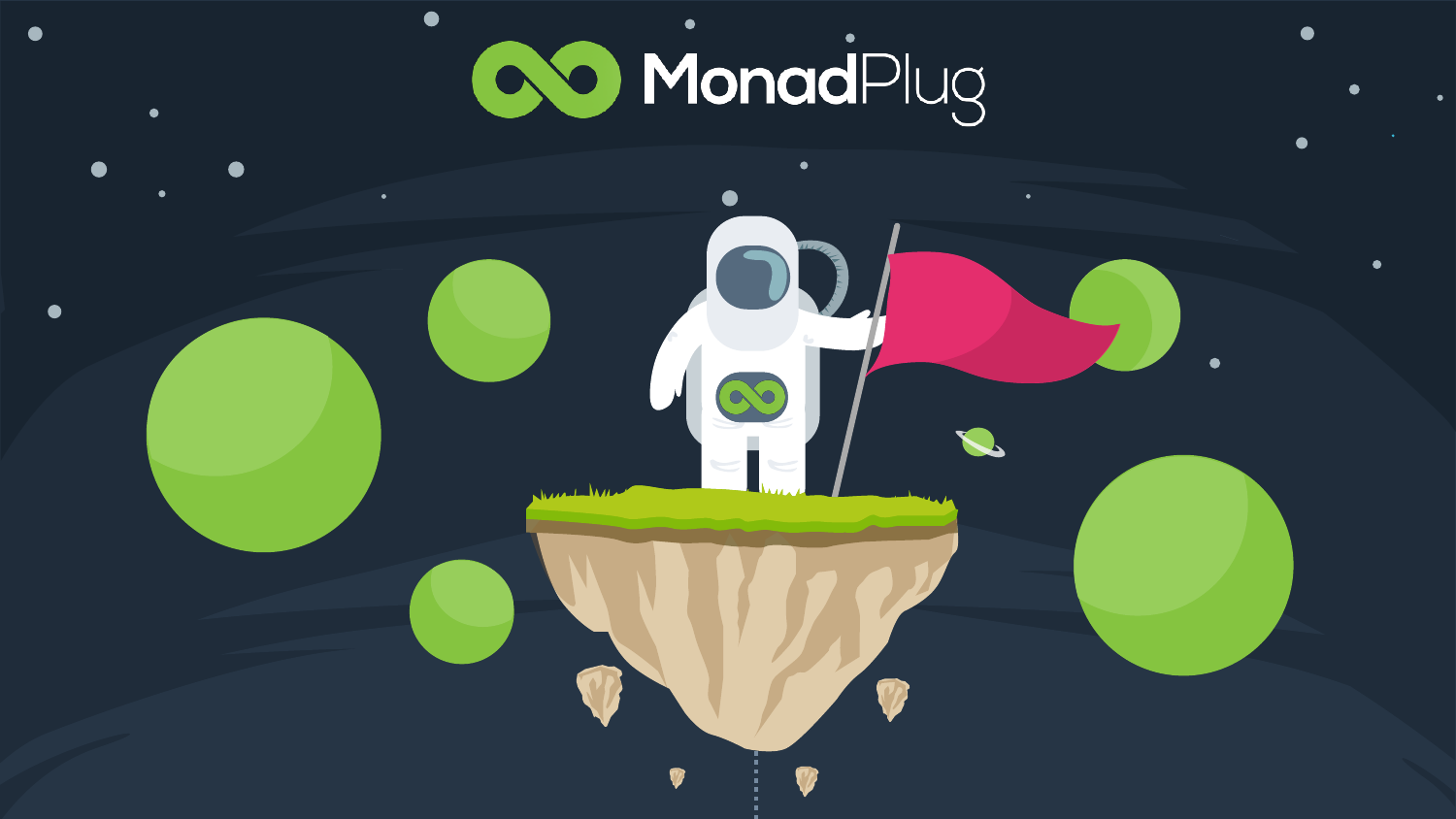increase ad revenues. increase ROI, raise brand awareness and publishers and advertisers in order to MonadPlug is a network that connects

billion impressions globally on a daily basis. Monetization Network that delivers more than 3 MonadPlug is a Real-Time Bidding Traffic







### **About Us**

### **MonadPlug**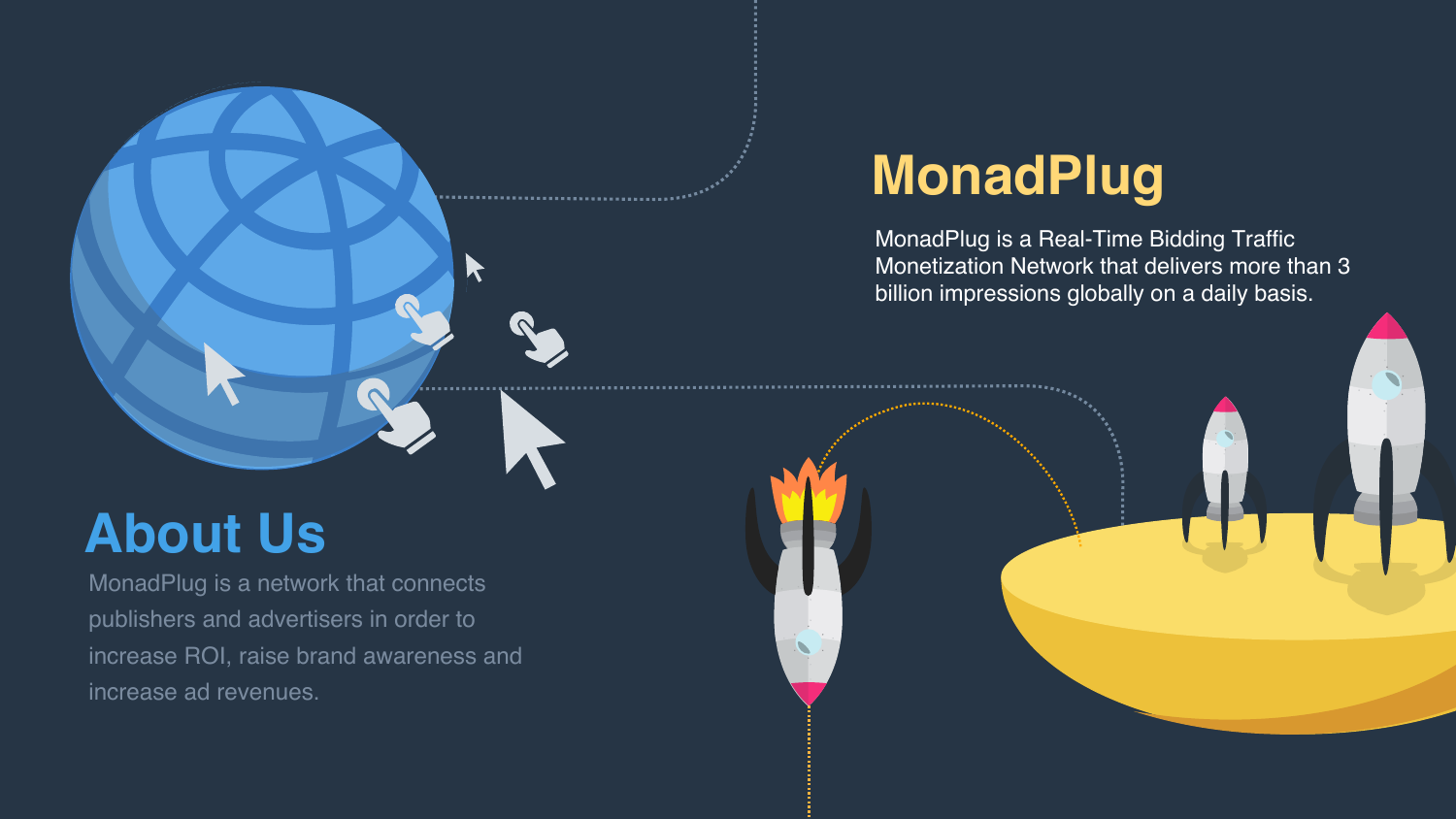

#### **NOTIFICATIONS**



rate - and higher revenues. allows users a greater customer engagement completely flexible and customizable, which website. MonadPlug Native Widgets are that will monetize all generated activity on the MonadPlug offers you a user-friendly solution eventually leads to decreased overall traffic. methods, but they usually irritate users, which Banners and ads are a good monetization

### **Native Widgets**

to your webpage. should attract the user - and link them form of pictures or animations that advertisement. These are ads in the widespread type of online Banners are currently most

**OO MonadPlu** 

### **Banners**

system. on your subscribers through life-long earning Thus, this allows you to constantly earn money on your page in order to get the notification. afterwards, the subscriber does not have to be webpage. Youruser subscribes to notifications additional traffic monetization through your Push notifications are the latest trend in

**Push Notifications**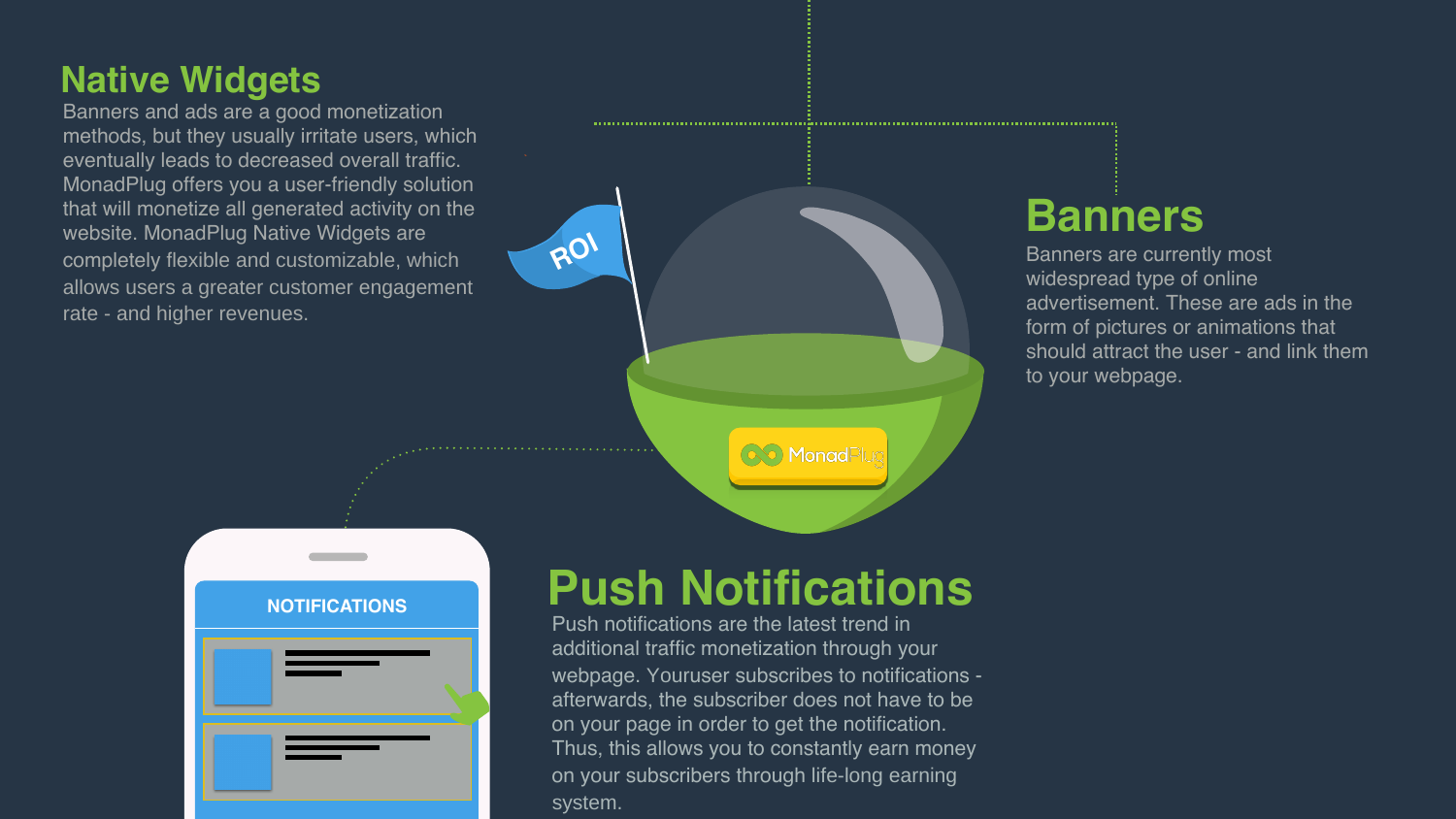**1**

your web page traffic. insigth in your overall statistics of MonadPlug provides you with a full

?

notifications: they subscribe, and you monetize! to receive push dialogs where they can subscribe to get formats. After implementing push SDK, your users start engagement when compared to other advertising Push Notifications bring up to 30% more user

#### **Push Notification**



### **CTR with Push Ads Up to 30% more**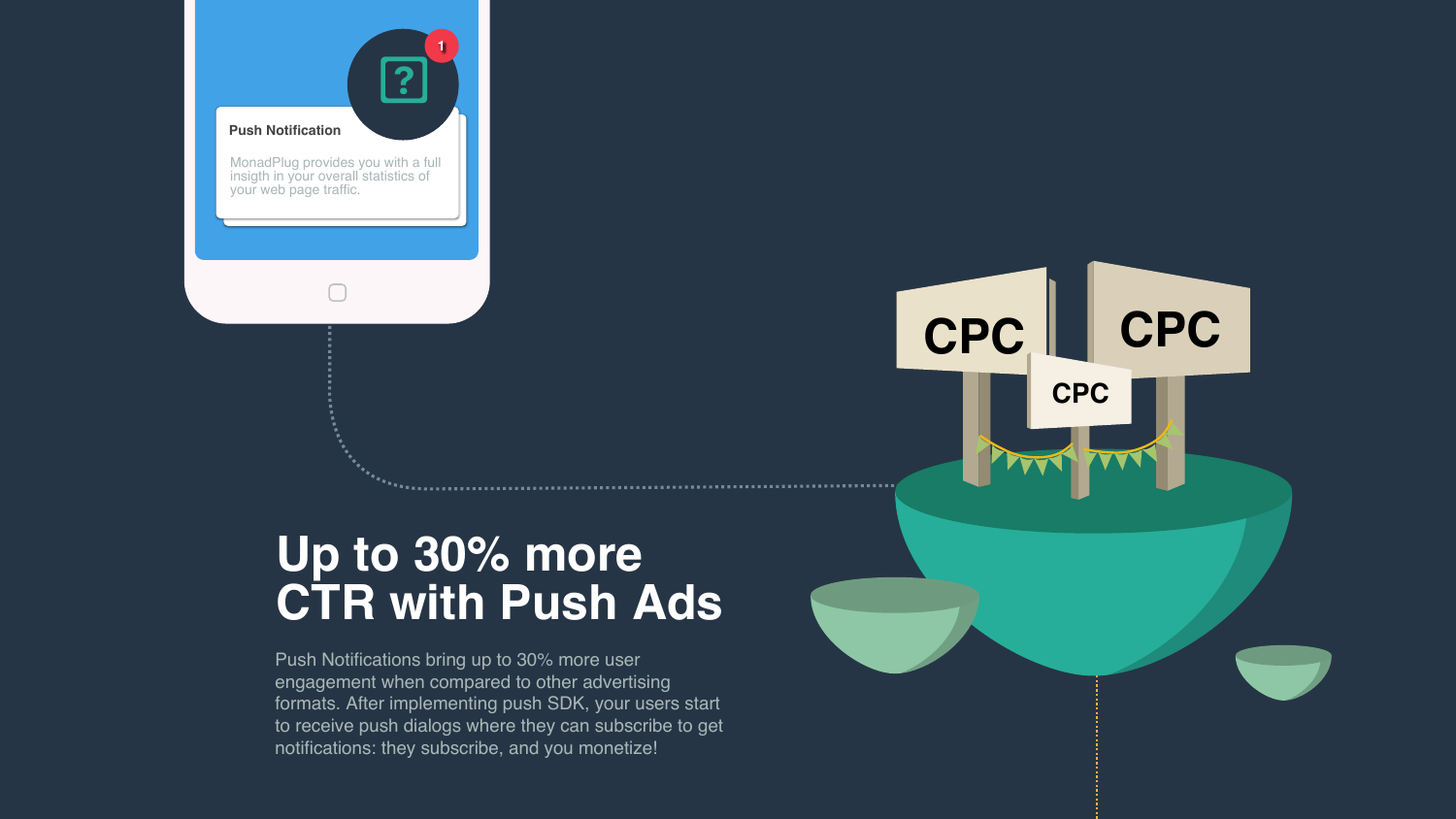1

you higher revenues, but also higher ROI! monetize your web traffic. This will bring MonadPlug allows you to additionally

# **PUSH**

#### **Additional Revenue**

effective monetizing method. notifications are non-intrusive, yet very from your customer base - as push Notifications, will allow you higher loyalty Smart advertising systems, such as Push





### **Customer Loyalty**

our notifications by your subscribers. ensure that you get paid per any click on works for you! The working model CPC will is transparency - it allows you to see what The best feature about MonadPlug is that

# WY

### **Cost-per-Click (CPC)**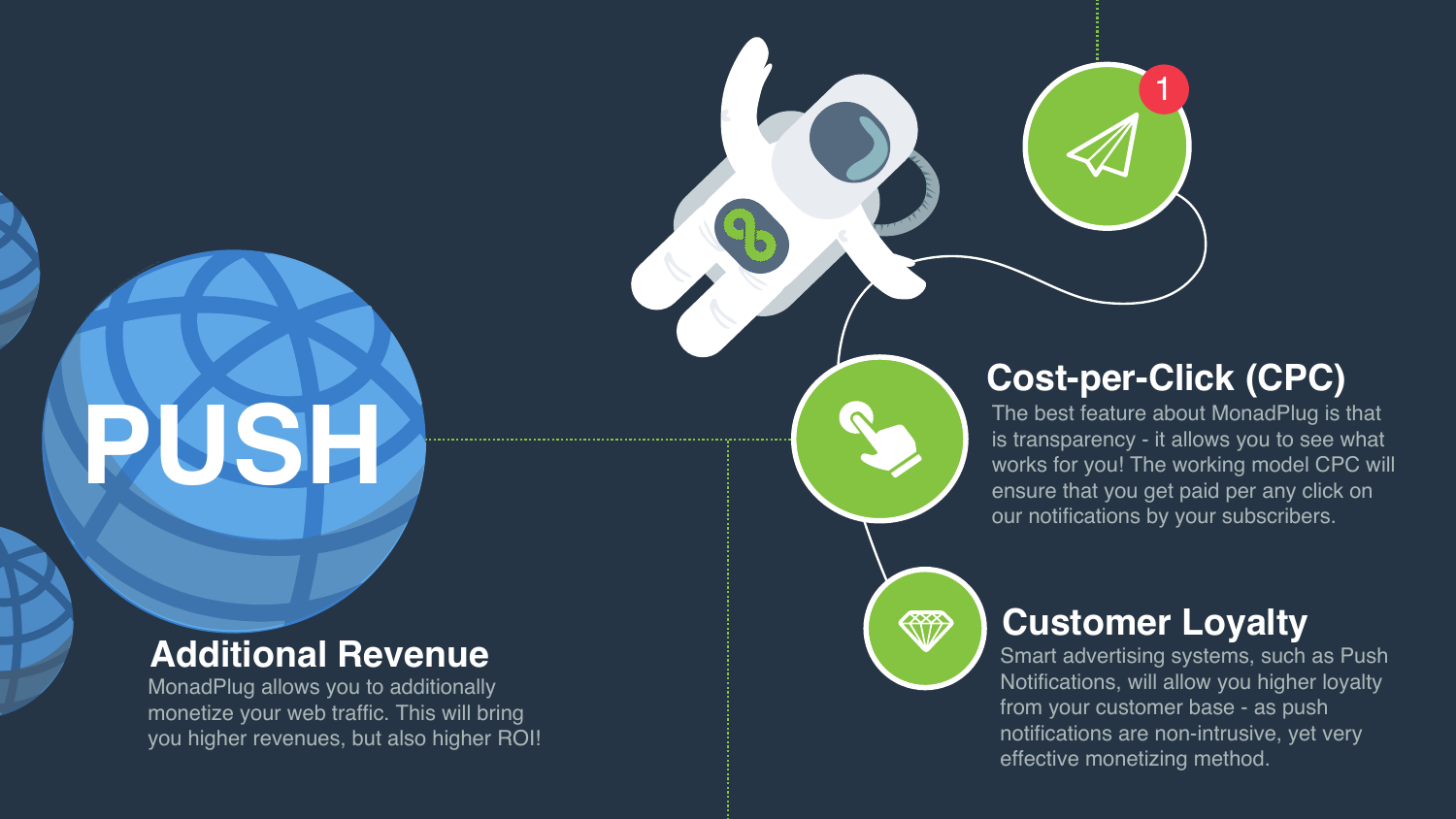Generirajte prihod od svoje weblokacije ili mobilne aplikacije s ciljanim preporukama od pružatelja usluga na sponzoriranom tržištu sadržaja.

**12**% **CR**

 $\boxed{2}$ 

3

**SVE** reklame koje prikažemo na Vašem sajtu imaju ekskluzivne Payoute što Vam osigurava znatno veću zaradu za razliku od ostalih konkurenata u polju Native reklama.

### **Ekskluzivni Proizvodi**

Naša statistika pokazuje da više od 3% korisnika koji su ostvarili neku akciju, u narednom periodu je ponove. Mi vam i to prikazujemo kao zaradu na vašem panelu.





### **Traffic of Publishers' Web Additional Monetization**

 $\boxed{?}$ 

## **Native Ads**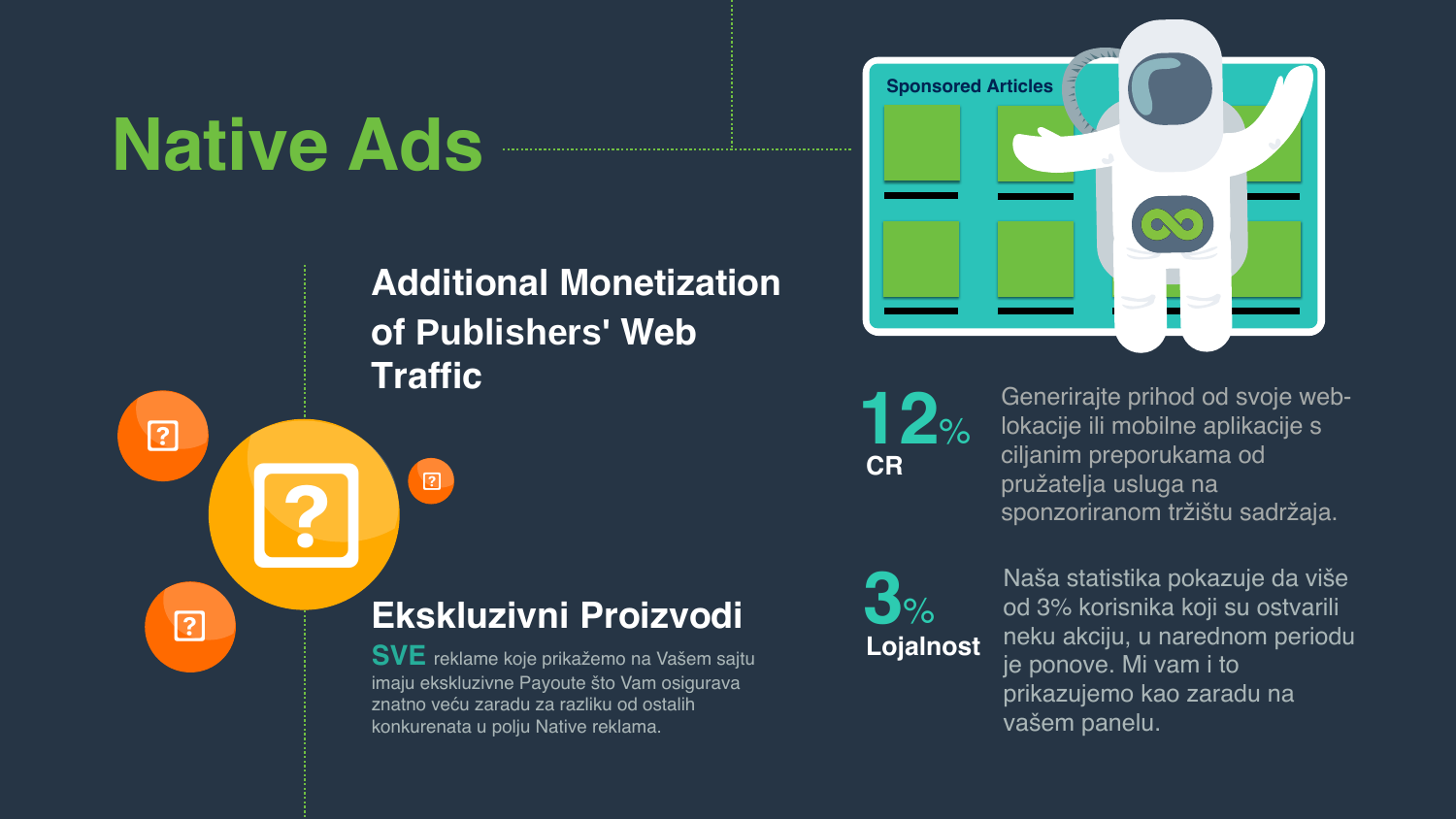### **Let's Go Moneymakers!**

8

Sajtova nema, ili nije nikada imalo dodira sa Push Monetizacijom!

### **82%**

3

#### **98%**

Publishera zadrži naše widgete i monetizaciju trajno. Zanimljivo?

3

**44%**

Veću zaradu Vam garantiramo u minimalnom vremenskom periodu.

3

### **21%**

 $\overline{\mathbf{3}}$ 

Klikova na regionalnom nivou monetizacije se smatra "Fraudom" ili ne prikazanim klikovima. Što rezultira manju Zaradu sajtovima.

**50%**

Sajtova u regionu uopšte nema

Widget i Push monetizaciju.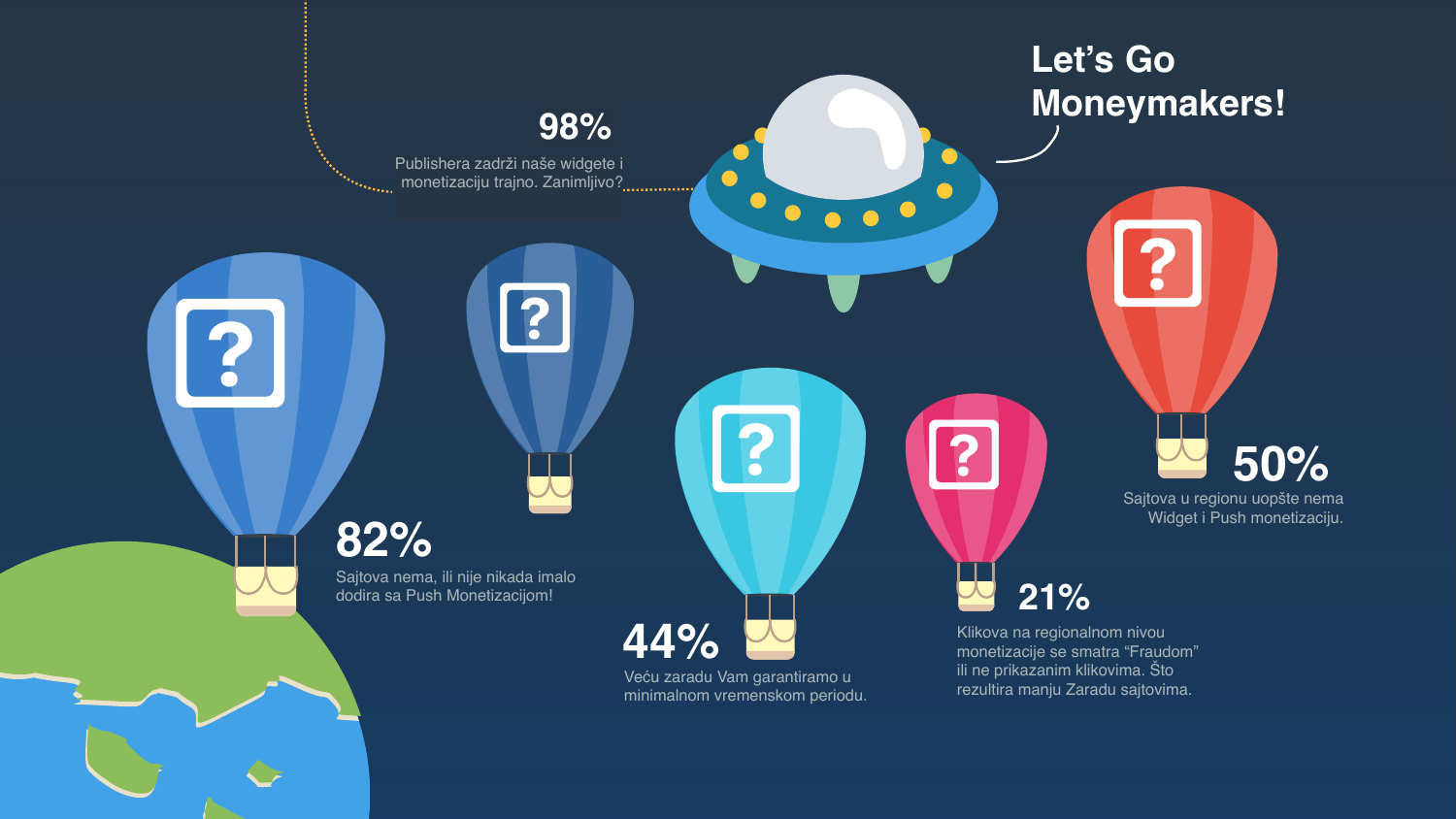### **Monetizacija za napredne!**

 $\boldsymbol{\mathcal{S}}$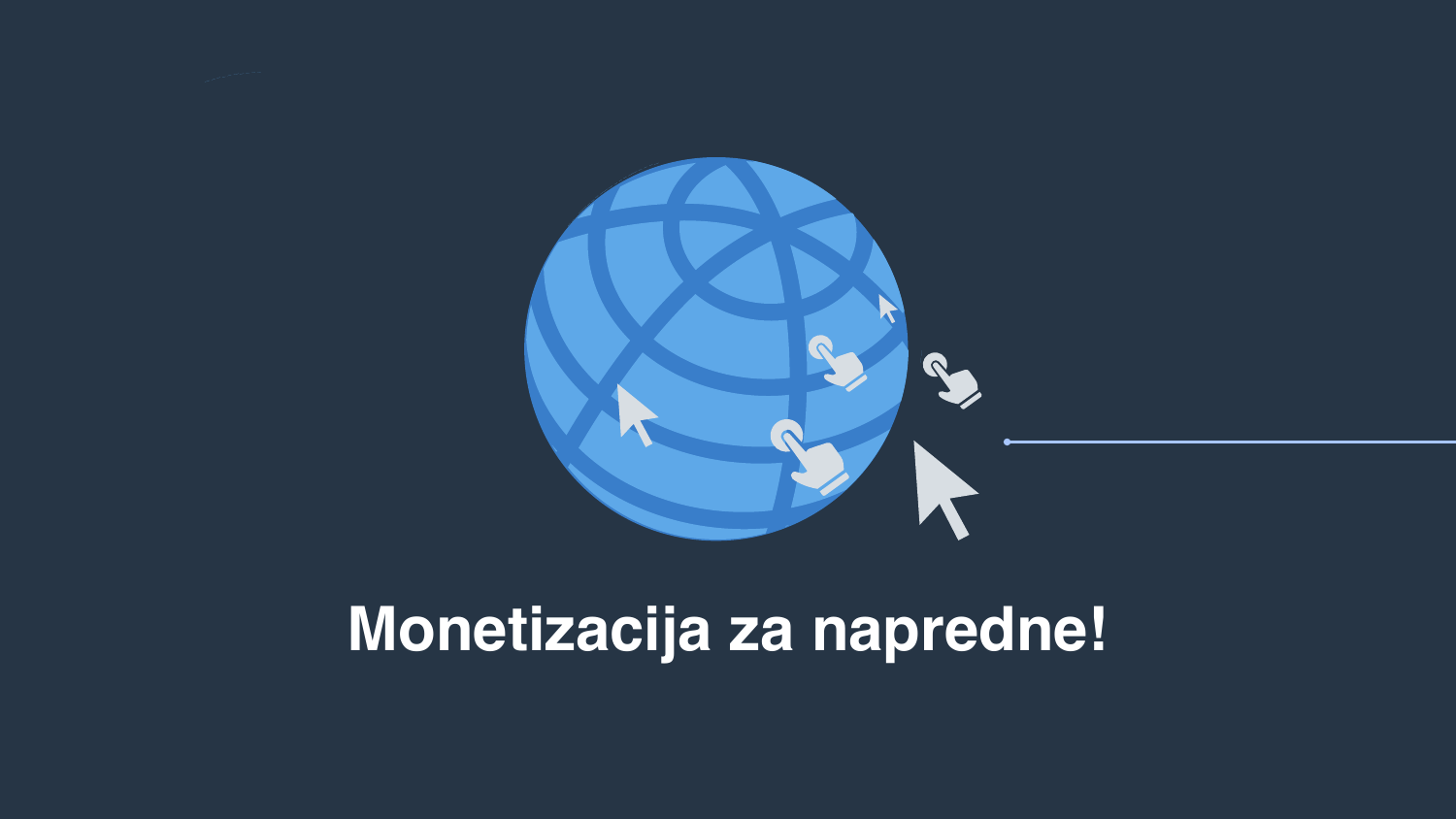

## **Kako Widgeti pomažu Vama?**

U narednim koracima saznajte koliko je Važno imati kvalitetan sadržaj, koji pruža MonadPlug kroz Widgete.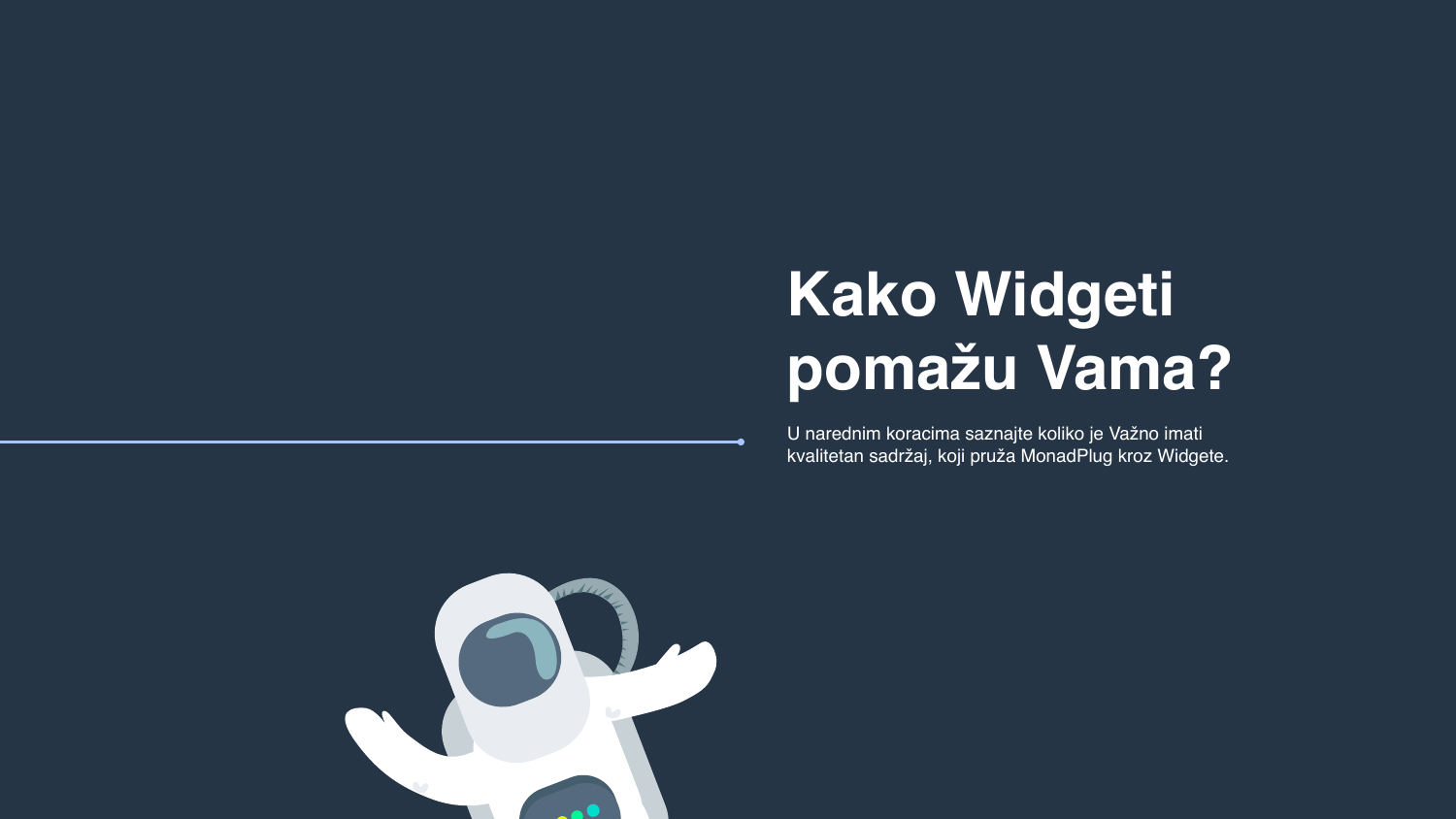## **Lending Pejdž Zanimljivosti**

#### **Vaša zarada**

 $\textbf{8.5}$  8.5\$ je srednja vrijednost po prodaji jednog prodaji jednog proizvoda kroz naš Widget.

#### **Veće zadržavanje na sajtu**

Vaši korisnici sajta će 5-10 Sekundi duže se zadržavati na sajtu radi MonadPlug Widgeta.

**5-10 Sekundi**

#### **Izvanredni Lending Pejdževi**

Naše kreative imaju visok CTR % što prouzrokuje više klikova, te više Leadova.



Naš Tim naporno radi na proizvođenju novih sadržaja distribuiranih kroz Widget i Push što uzrokuje 47% Više prodaja proizvoda kroz Vaš sajt.

**47% Više prodaja**

#### **Više klikova**

**50% Više leadova**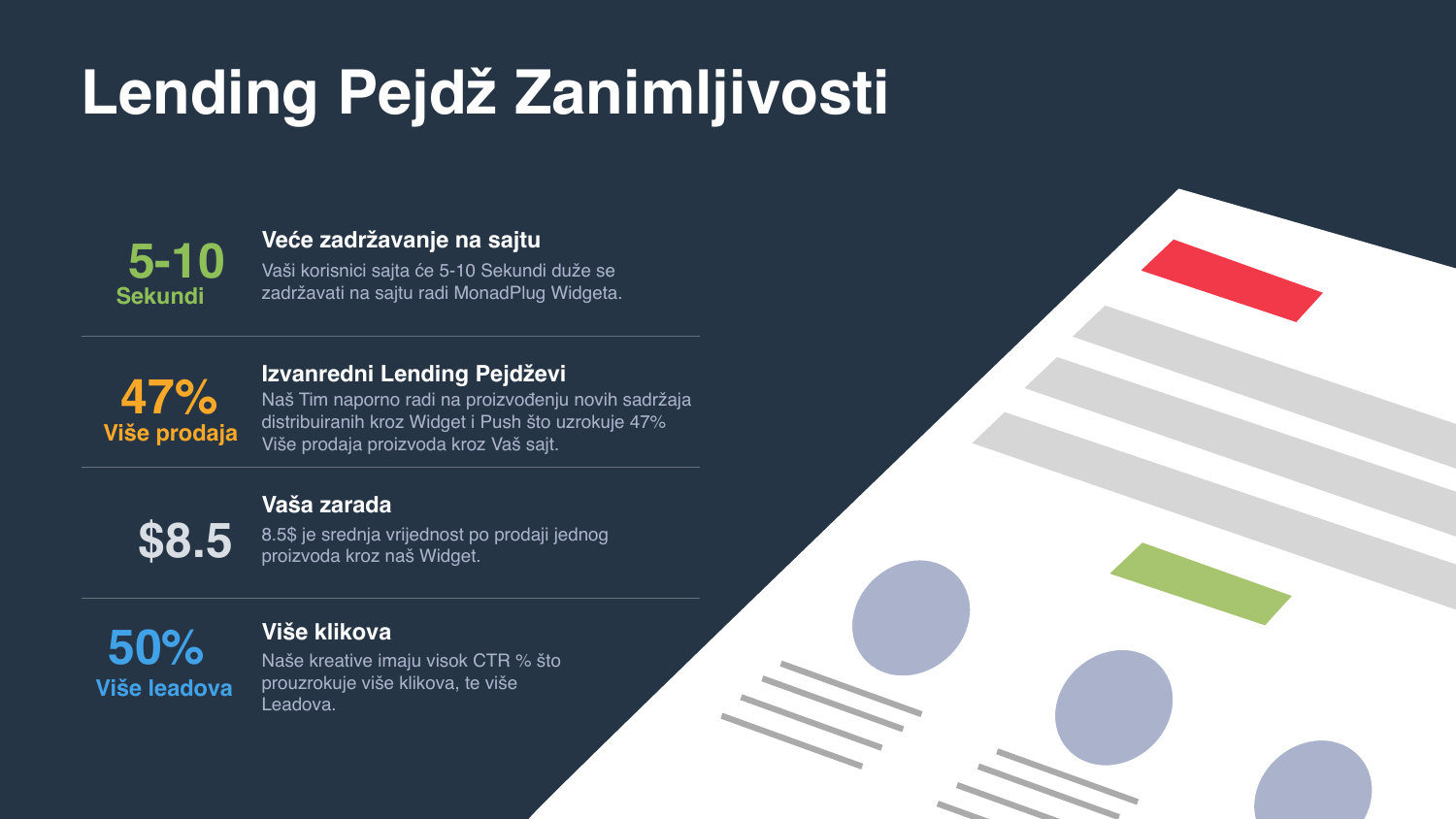### **Push Notifications**



### **1.98%**

Percentage of clicks on push notifications

**Up to 24 Ads Daily**

#### **<sup>E</sup>xclusivity!**

### **Your USER**

Is always your User!

**77%**

Clicks on Push Notifications happens over mobile devices!

**84%**

More user engagement!

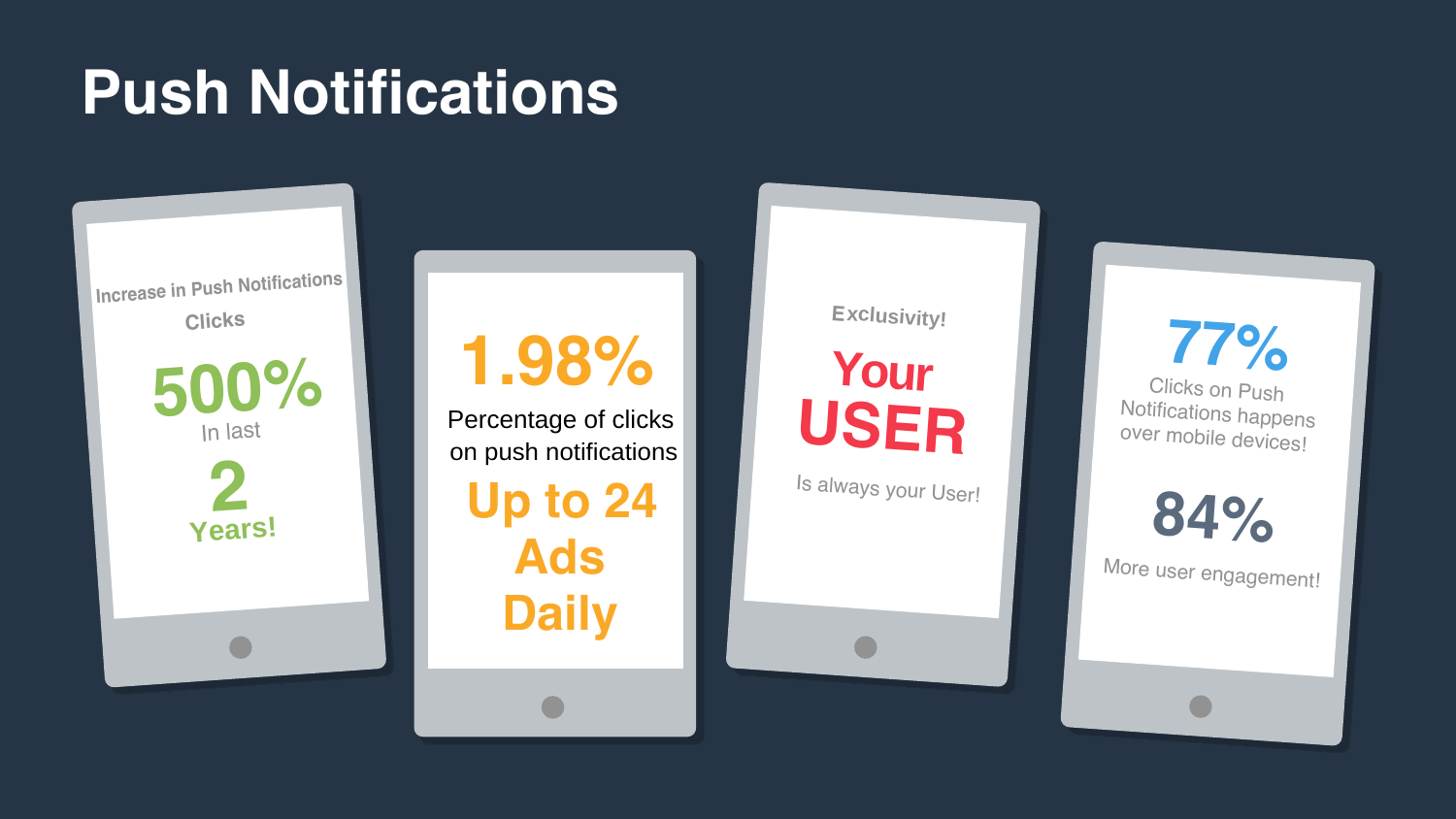### **Statistika**





**Prikazi I klikovi reklame će u realnom vremenu biti zabilježeni na Vaš dashboard od MonadPlug sistema.**

Čvrsto stojimo i garantujemo o transparentnosti svakog klika i akcije izvršene preko Vašeg sajta. Na upit možete dobiti detaljan report svih dešavanja, impresija, klikova te leadova/akcija.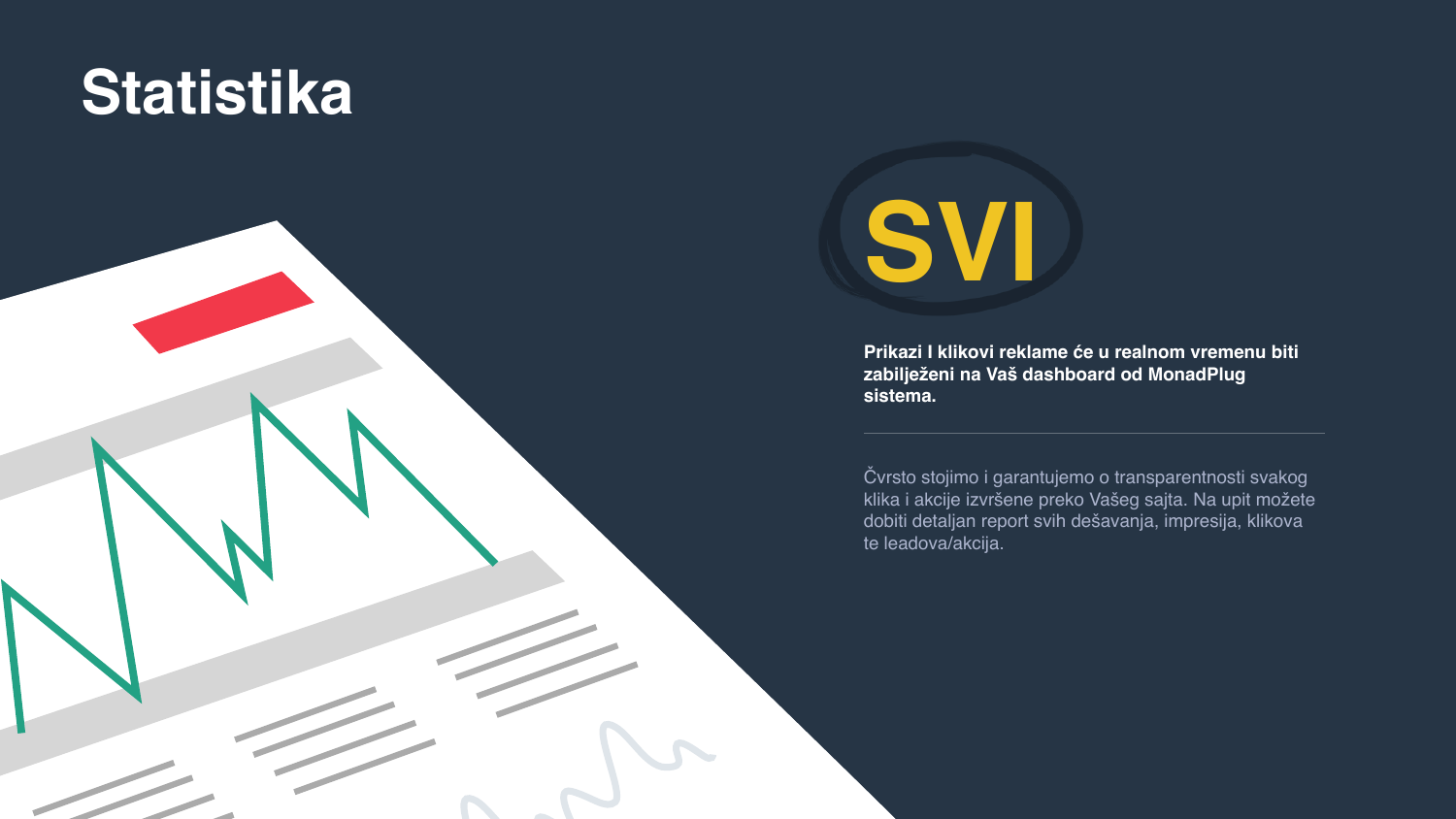

**Diversity**

**Advantages Our** 

**Integration**<br> **Versity Ad Integration** 

**Optimization**

**Support**

**Statistics Real-Time** 

better - mainstream and adult. verticals that fit your website You can choose between both

no delays! so you can track every click with Our platform works in real-time,

live chat over our CRM. you 24/7 through multiple channels - Skype, e-mail or personal Account Managers that are accessible to After you become a part of MonadPlug, you get your



Solution. and the best Push Monetization monetization through Native Ads, We guarantee the best traffic

> Notifications. We guarantee simplicity! optimization of both Native Ads and Push professionally help you with integration and Our Account Managers will carefully and

interests. every parameter - geolocation, gender, certainly fully optimize your traffic by Our MonadPlug integrated AI will most

### **MonadPlug Advantages**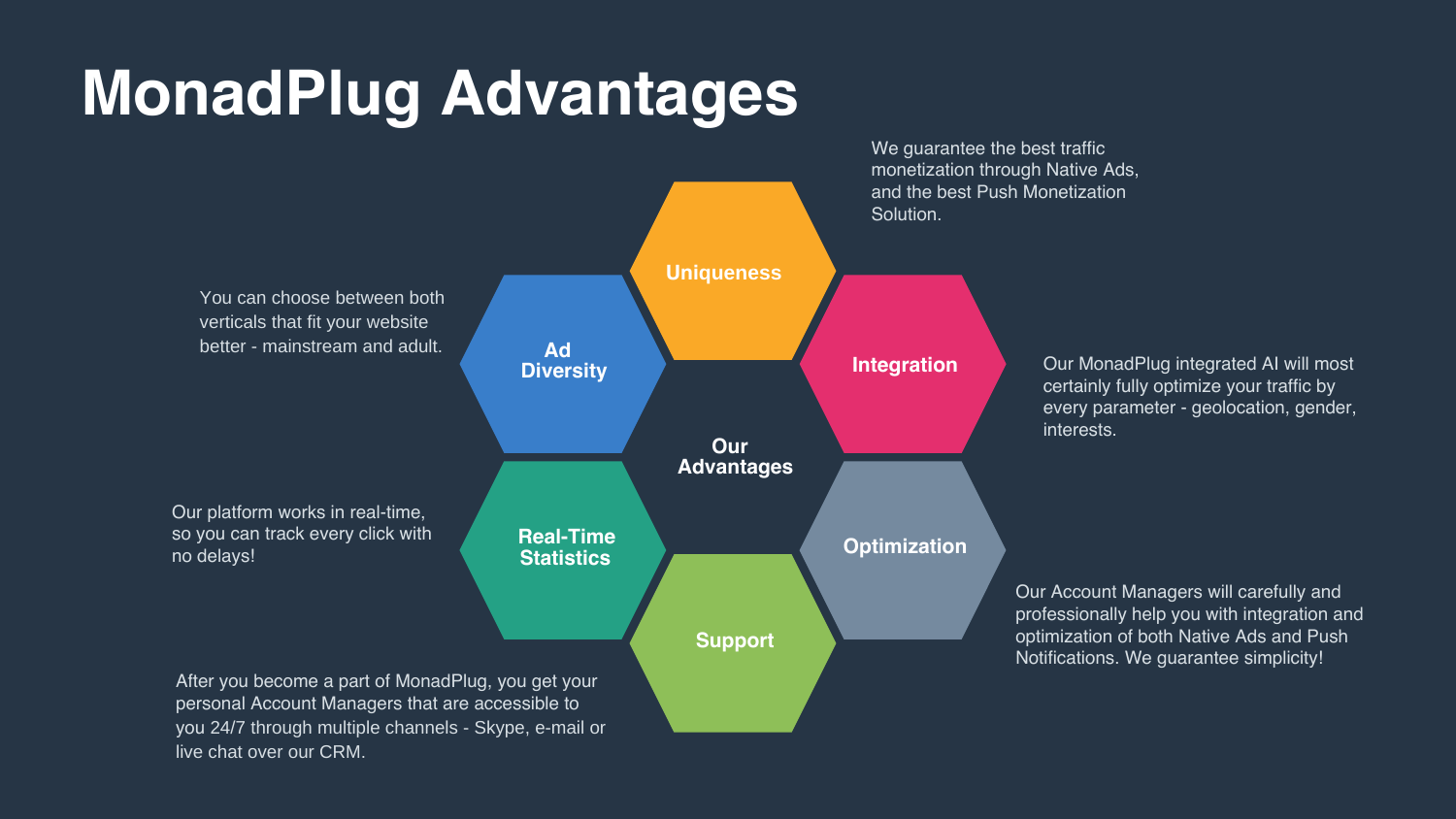### **Responsivni Dizajn**

# **100%**

**Posjeta na Vaš sajt bez obzira od uređaja, veličine te sistema će imati jasno i lijepo složen widget bez mogućnosti grešaka i ne učitavanja.**

MonadPlug platforma radi na sistemu CDN WorldWide s toga i posjetitelji iz stranih i dalekih zemalja će također imati dostupne reklame shodno njihovoj lokaciji, spolu te interesu. Garantujemo ućitavanje naših widgeta u momentu učitavanja Vašeg sajta, bez milisekunde razlike.

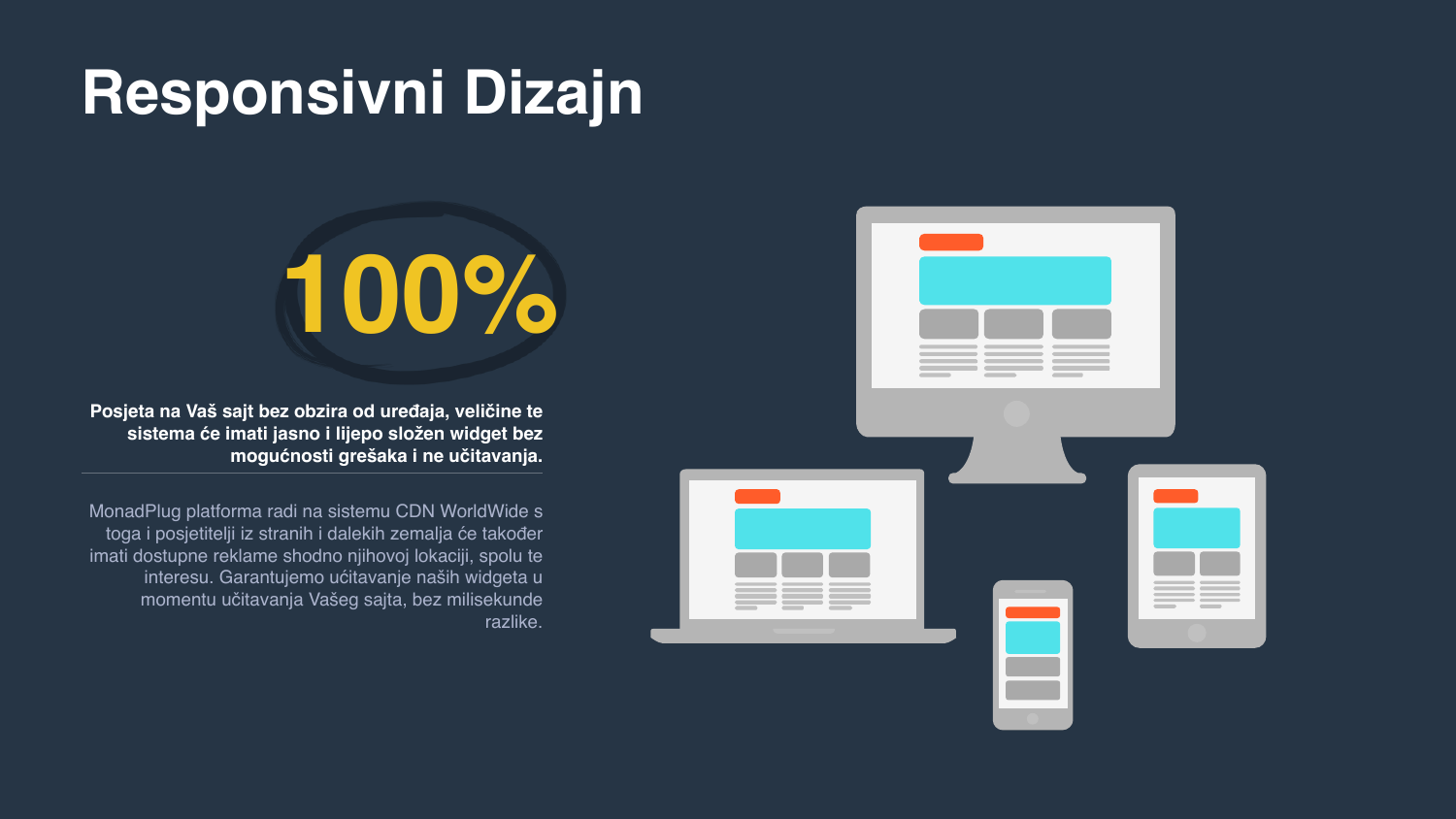**Mobilno Učitavanje u milisekundama**





#### **Tablet/Chrome OS Učitavanje u milisekundama**

#### **Desktop Učitavanje u milisekundama**

### **MonadPlug Učitavanje**